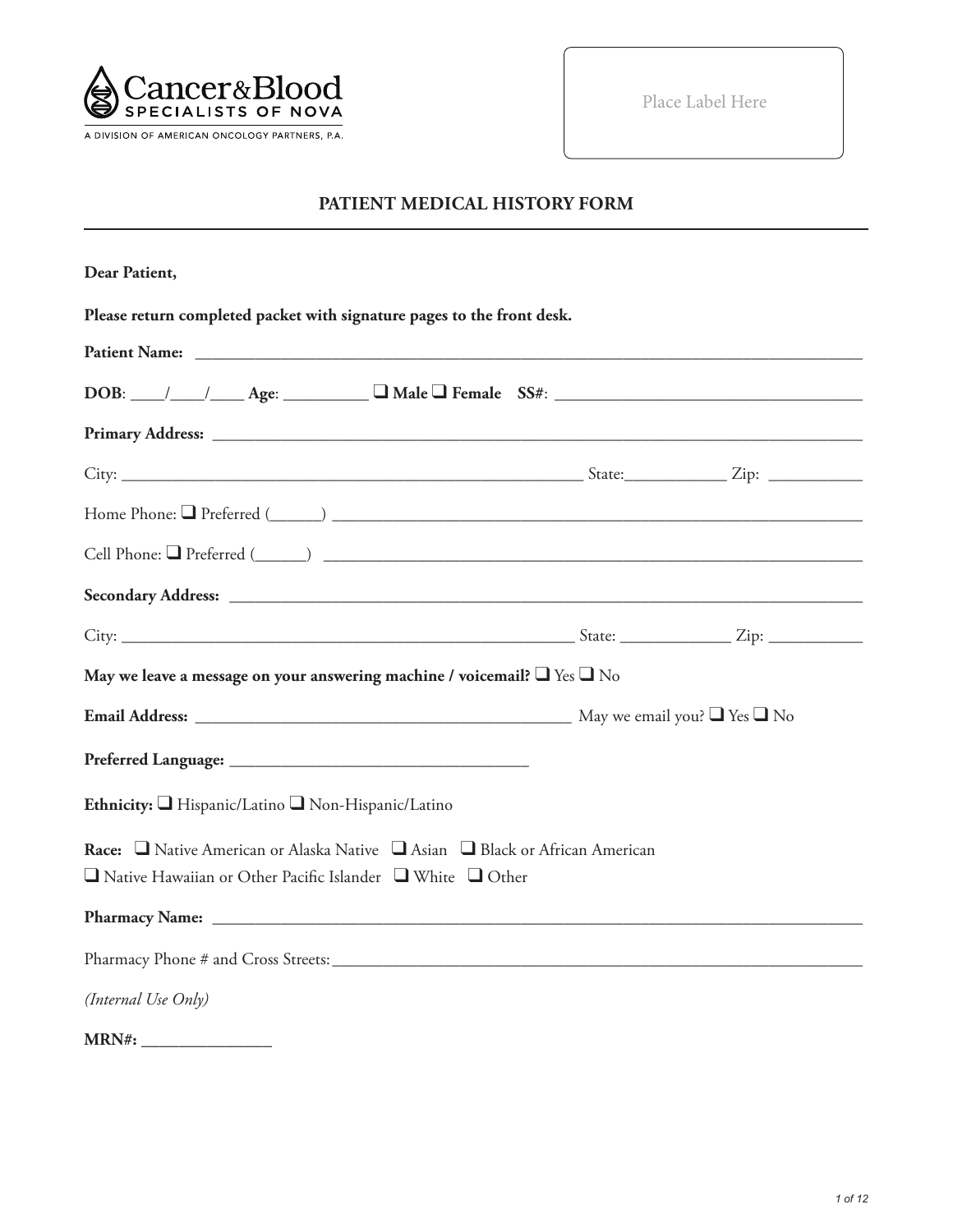| Please list any additional Physicians you see: (Include Phone #):<br><u> 1989 - Johann John Stone, mars eta bainar eta industrial eta industrial eta industrial eta industrial eta in</u> |  |
|-------------------------------------------------------------------------------------------------------------------------------------------------------------------------------------------|--|
|                                                                                                                                                                                           |  |
|                                                                                                                                                                                           |  |
|                                                                                                                                                                                           |  |
| <b>Emergency Contact Name:</b>                                                                                                                                                            |  |
|                                                                                                                                                                                           |  |
| <b>Employment Status:</b>                                                                                                                                                                 |  |
| $\Box$ Employed/Self Employed $\Box$ Unemployed $\Box$ Retired<br>$\Box$ Disabled                                                                                                         |  |
|                                                                                                                                                                                           |  |
|                                                                                                                                                                                           |  |
| <b>Advanced Directives:</b>                                                                                                                                                               |  |
| Living Will $\Box$ Yes $\Box$ No $\Box$ Unknown<br>Durable Power of Attorney U Yes U No Unknown<br>DNR $\Box$ Yes $\Box$ No $\Box$ Unknown                                                |  |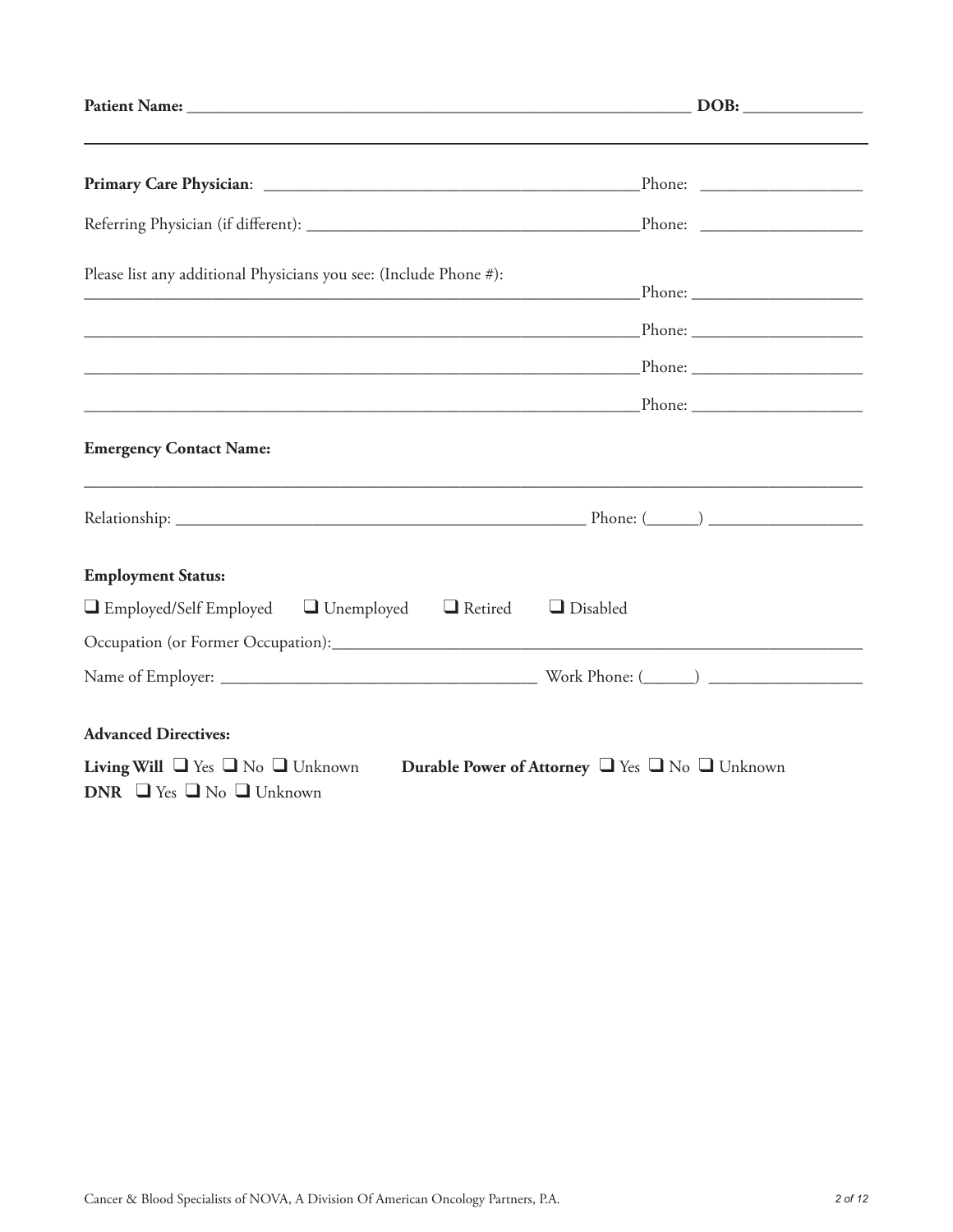**Patient Name: \_\_\_\_\_\_\_\_\_\_\_\_\_\_\_\_\_\_\_\_\_\_\_\_\_\_\_\_\_\_\_\_\_\_\_\_\_\_\_\_\_\_\_\_\_\_\_\_\_\_\_\_\_\_\_\_\_\_\_ DOB: \_\_\_\_\_\_\_\_\_\_\_\_\_\_**

**Medical History** Have you EVER had any of the following:

| $\Box$ Asthma<br>□ Psychiatric Disorder/Illness                                                          | Neurological Disorder/Chronic Headaches<br>Blood Pressure Disorder/Hypertension | $\Box$ Arthritis<br>Pulmonary Embolism/DVT/Blood Clots |  |
|----------------------------------------------------------------------------------------------------------|---------------------------------------------------------------------------------|--------------------------------------------------------|--|
| $\Box$ Cancer                                                                                            | $\Box$ Stroke                                                                   | Cholesterol Disorder/Hyperlipidemia                    |  |
| Seizures or Epilepsy                                                                                     | $\Box$ COPD                                                                     | $\Box$ Sleep Apnea                                     |  |
| $\Box$ Diabetes                                                                                          | $\Box$ Thyroid Disorder                                                         | Eye Disorder (i.e. Glaucoma)                           |  |
| Urinary/Kidney Disorder                                                                                  | Heart Attack/Heart Disease/Atrial Fib                                           | $\Box$ Other                                           |  |
| Please list any other medical illnesses or problems and provide details for any of the above conditions: |                                                                                 |                                                        |  |

\_\_\_\_\_\_\_\_\_\_\_\_\_\_\_\_\_\_\_\_\_\_\_\_\_\_\_\_\_\_\_\_\_\_\_\_\_\_\_\_\_\_\_\_\_\_\_\_\_\_\_\_\_\_\_\_\_\_\_\_\_\_\_\_\_\_\_\_\_\_\_\_\_\_\_\_\_\_\_\_\_\_\_\_\_\_\_\_\_\_\_ \_\_\_\_\_\_\_\_\_\_\_\_\_\_\_\_\_\_\_\_\_\_\_\_\_\_\_\_\_\_\_\_\_\_\_\_\_\_\_\_\_\_\_\_\_\_\_\_\_\_\_\_\_\_\_\_\_\_\_\_\_\_\_\_\_\_\_\_\_\_\_\_\_\_\_\_\_\_\_\_\_\_\_\_\_\_\_\_\_\_\_

**Surgery History** Please list ANY surgeries you have had and the approximate date.

| Procedure | Date | Complications |
|-----------|------|---------------|
|           |      |               |
|           |      |               |
|           |      |               |
|           |      |               |

# **Prior Cancer Treatment** Do you currently have cancer? ❑ Yes ❑ No

| <b>Type of Cancer</b> | <b>Year Diagnosed</b> | <b>Treatment</b>                              | Hospital/Doctor's Office Where You<br><b>Received Treatment</b> |
|-----------------------|-----------------------|-----------------------------------------------|-----------------------------------------------------------------|
|                       |                       | $\Box$ Biotherapy<br>$\Box$ Surgery           | Name:                                                           |
|                       |                       | $\Box$ Radiation $\Box$ Radiation<br>Implants | Address:                                                        |
|                       |                       | $\Box$ Chemotherapy                           | Phone:                                                          |
|                       |                       | $\Box$ Biotherapy<br>$\Box$ Surgery           | Name:                                                           |
|                       |                       | $\Box$ Radiation $\Box$ Radiation<br>Implants | Address:                                                        |
|                       |                       | $\Box$ Chemotherapy                           | Phone:                                                          |
|                       |                       | $\Box$ Biotherapy<br>$\Box$ Surgery           | Name:                                                           |
|                       |                       | $\Box$ Radiation $\Box$ Radiation<br>Implants | Address:                                                        |
|                       |                       | $\Box$ Chemotherapy                           | Phone:                                                          |

### **Allergies**

Are you allergic to any medications or other substances? ❑ Yes ❑ No Please list allergies and reactions:

\_\_\_\_\_\_\_\_\_\_\_\_\_\_\_\_\_\_\_\_\_\_\_\_\_\_\_\_\_\_\_\_\_\_\_\_\_\_\_\_\_\_\_\_\_\_\_\_\_\_\_\_\_\_\_\_\_\_\_\_\_\_\_\_\_\_\_\_\_\_\_\_\_\_\_\_\_\_\_\_\_\_\_\_\_\_\_\_\_\_\_ \_\_\_\_\_\_\_\_\_\_\_\_\_\_\_\_\_\_\_\_\_\_\_\_\_\_\_\_\_\_\_\_\_\_\_\_\_\_\_\_\_\_\_\_\_\_\_\_\_\_\_\_\_\_\_\_\_\_\_\_\_\_\_\_\_\_\_\_\_\_\_\_\_\_\_\_\_\_\_\_\_\_\_\_\_\_\_\_\_\_\_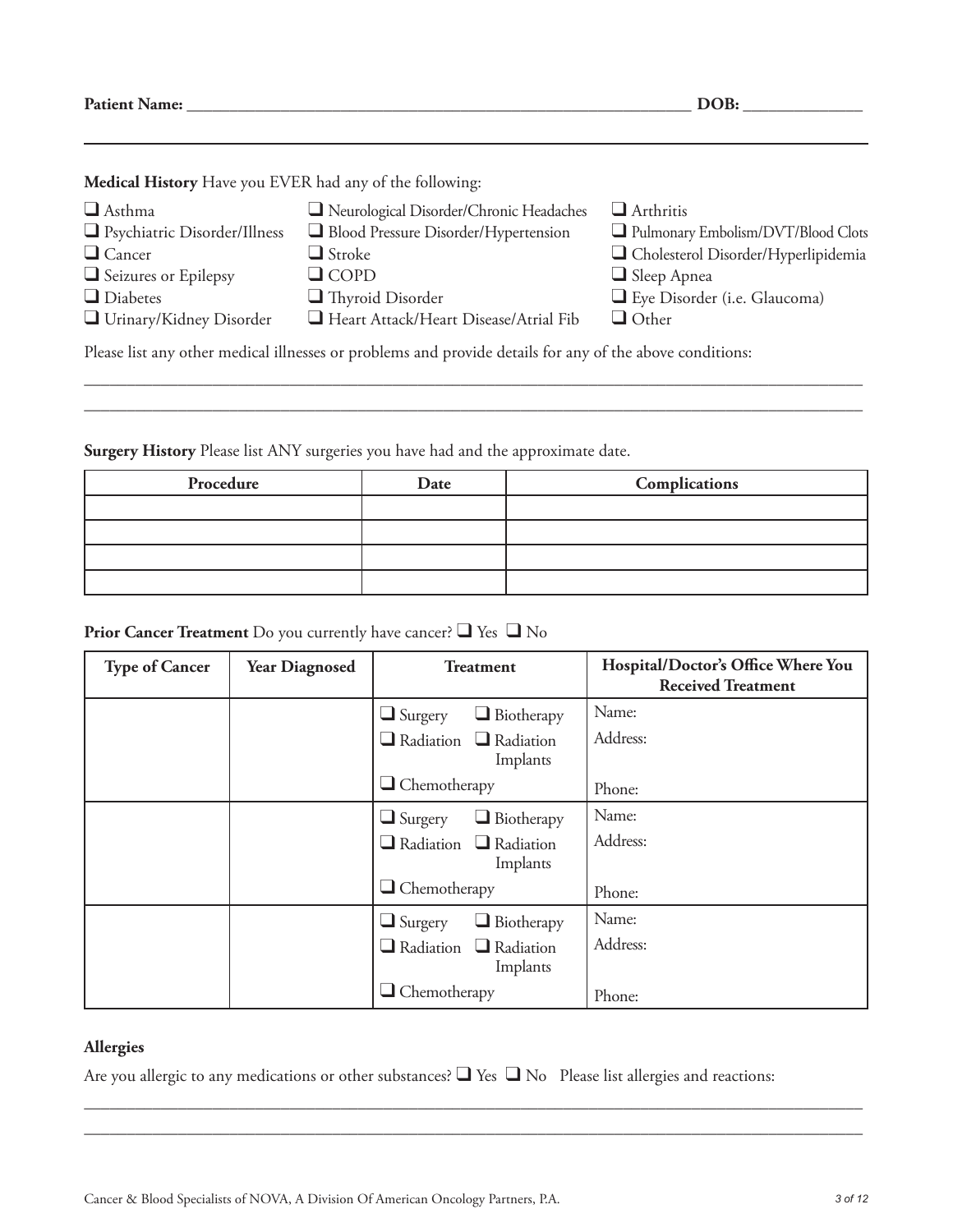### **Medication List**

| <b>Medication Name</b> | Dose | Frequency |
|------------------------|------|-----------|
|                        |      |           |
|                        |      |           |
|                        |      |           |
|                        |      |           |
|                        |      |           |
|                        |      |           |
|                        |      |           |

Do you have additional medications not listed above? ■ Yes ■ No If yes, please use the back of this page to list all others.

### **Health Maintenance**

Date of last bone density: \_\_\_\_\_\_\_\_\_\_\_\_\_\_\_\_\_\_\_\_

Date of last pap smear: \_\_\_\_\_\_\_\_\_\_\_\_\_\_\_\_\_\_\_\_\_\_ Have you ever had an abnormal PAP smear? ❑ Yes ❑ No

Date of last mammogram: \_\_\_\_\_\_\_\_\_\_\_\_\_\_\_\_\_\_\_ Was that mammogram normal? ❑ Yes ❑ No

Date of last colonoscopy: \_\_\_\_\_\_\_\_\_\_\_\_\_\_\_\_\_\_\_\_ Was that colonoscopy normal? ❑ Yes ❑ No

**Family Medical History** Please indicate any major conditions, including cancers, that your immediate family members have had.

| Relative    | <b>Condition and Description</b> | Living? | If deceased, at what age? |
|-------------|----------------------------------|---------|---------------------------|
| Mother      |                                  | N<br>Y  |                           |
| Father      |                                  | Y<br>N  |                           |
| Sibling     |                                  | Y<br>N  |                           |
| Sibling     |                                  | Y<br>N  |                           |
| Sibling     |                                  | N<br>Y  |                           |
| Grandparent |                                  | N<br>Y  |                           |
| Grandparent |                                  | N<br>Y  |                           |
| Other       |                                  | v<br>N  |                           |

#### **Social History**

| Do you currently smoke? $\Box$ Yes $\Box$ No If no, previously? $\Box$ Yes $\Box$ No                                   |
|------------------------------------------------------------------------------------------------------------------------|
| Years smoked Packs per day                                                                                             |
| Do you use other tobacco products? $\Box$ Yes $\Box$ No Consume Alcohol? $\Box$ Yes $\Box$ No If yes, drinks per week: |
| Marital Status: $\Box$ Single $\Box$ Married $\Box$ Divorced $\Box$ Widowed                                            |
| Do you suffer from domestic violence? $\Box$ Yes $\Box$ No Do you feel safe at home? $\Box$ Yes $\Box$ No              |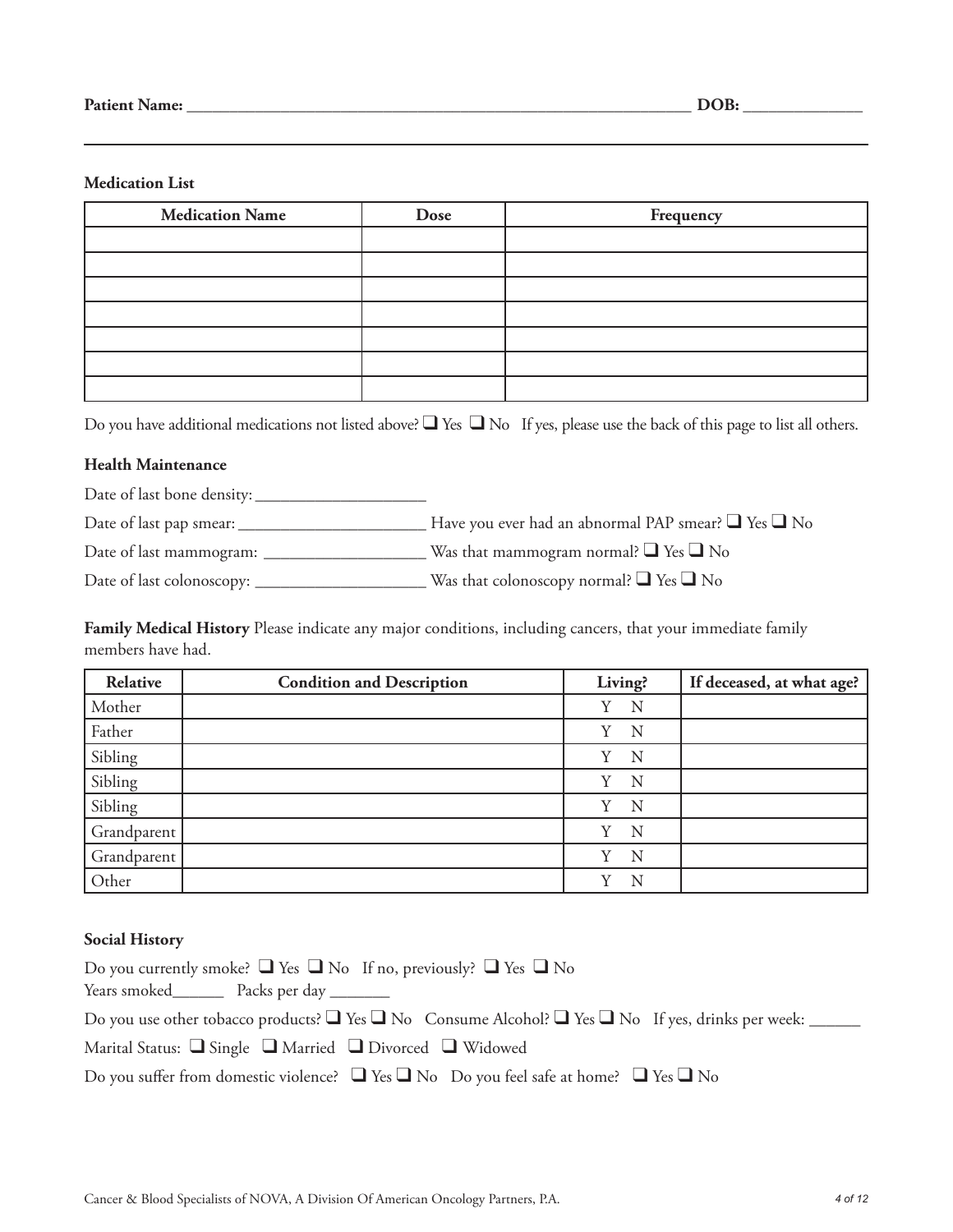| General                                |                                            |                                                          |                           |
|----------------------------------------|--------------------------------------------|----------------------------------------------------------|---------------------------|
| $\Box$ None                            | $\Box$ Feeling Tired                       | $\Box$ Fever                                             | $\Box$ Weight Gain        |
| $\Box$ Chills                          | $\Box$ Weight Loss                         |                                                          |                           |
|                                        |                                            | $\Box$ Feeling Poorly                                    |                           |
| <u>Eyes</u>                            |                                            |                                                          |                           |
| $\Box$ None                            | $\Box$ Dry Eyes                            | $\Box$ Eye Pain                                          | $\Box$ Itchy Eyes         |
| Vision Changes                         | $\Box$ Eyesight Problems                   |                                                          |                           |
| Ear/Nose/Throat                        |                                            |                                                          |                           |
| $\Box$ None                            | $\Box$ Earache                             | $\Box$ Loss of Hearing                                   | Nose Bleeds               |
| $\Box$ Sinus Problems                  | $\Box$ Sore Throat                         | $\Box$ Hoarseness                                        |                           |
| <b>Heart</b>                           |                                            |                                                          |                           |
| $\Box$ None                            | Chest Pain                                 | $\Box$ Palpitations                                      | $\Box$ Slow Heart Rate    |
| $\Box$ Leg Swelling                    | $\Box$ Fast heart rate                     | $\square$ Leg pain, discomfort or fatigue during walking |                           |
| <b>Lungs/Breathing</b>                 |                                            |                                                          |                           |
| $\Box$ None                            | $\Box$ Cough                               | $\Box$ Wheezing                                          | Shortness of Breath       |
| $\Box$ Trouble breathing with exertion |                                            | $\Box$ Trouble breathing when lying flat                 |                           |
| Gastrointestinal                       |                                            |                                                          |                           |
| $\Box$ None                            | $\Box$ Abdominal Pain                      | $\Box$ Constipation                                      | $\Box$ Diarrhea           |
| $\Box$ Heartburn                       | $\Box$ Nausea                              | $\Box$ Vomiting                                          | $\Box$ Blood in stool     |
|                                        |                                            |                                                          |                           |
| <b>Skin</b>                            |                                            |                                                          |                           |
| $\Box$ None                            | $\Box$ Acne                                | $\Box$ Itching                                           | Change in mole            |
| $\Box$ Skin Lesions                    | Skin Wound                                 | Breast Lump                                              |                           |
| <b>Neurological</b>                    |                                            |                                                          |                           |
| $\Box$ None                            | Limb Weakness                              | $\Box$ Confused                                          | $\Box$ Loss of Memory     |
| $\Box$ Convulsions                     | $\Box$ Headaches                           | $\Box$ Dizziness                                         | $\Box$ Difficulty Walking |
| Psychiatric                            |                                            |                                                          |                           |
| $\Box$ None                            | $\Box$ Suicidal                            | $\Box$ Anxiety                                           | $\Box$ Disturbed Sleep    |
| $\Box$ Depression                      | $\hfill\blacksquare$<br>Emotional Problems | $\Box$ Change in Personality                             |                           |
| <b>Endocrine</b>                       |                                            |                                                          |                           |
| $\Box$ None                            | $\Box$ Hair Loss                           | $\Box$ Weak Muscles                                      | Hot Flashes               |
| $\Box$ Feeling Weak                    | $\Box$ Deepening Voice                     |                                                          |                           |
| Hem/Lymph                              |                                            |                                                          |                           |
| $\Box$ None                            | $\Box$ Easy Bleeding                       | $\Box$ Easy Bruising                                     | Swollen Glands            |

**Review of Systems** Please indicate ALL that you have experienced within the last 6-12 months.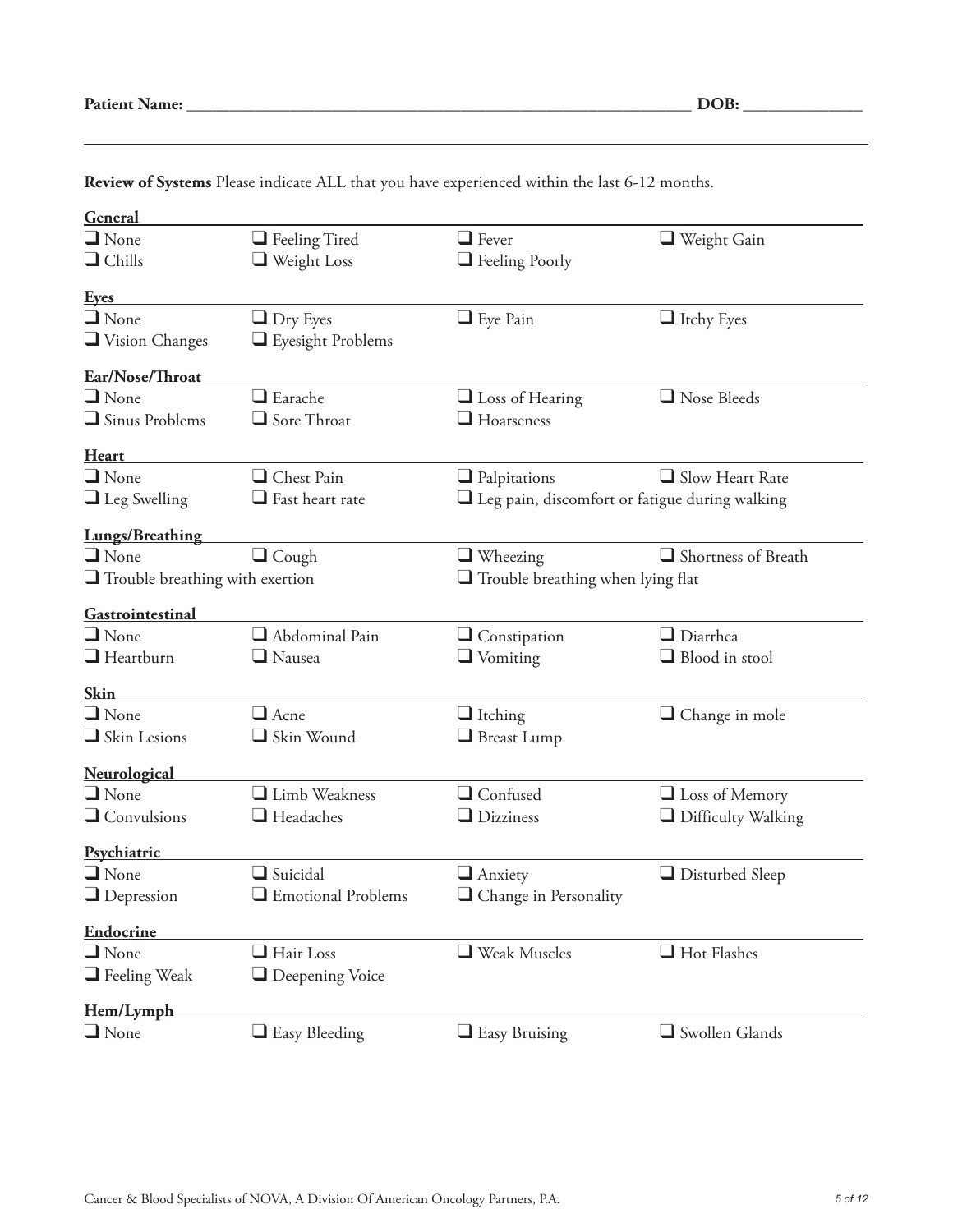# **AUTHORIZATION AND RELEASE TO BE PHOTOGRAPHED FOR ELECTRONIC MEDICAL RECORDS**

I authorize Cancer & Blood Specialists of NOVA (CBSNV/AOP), a division of American Oncology Partners, P.A. (CBSNV/AOP), to take my photograph (digital camera/video may be used). These photos may then be placed in my CBSNV/AOP electronic medical record for identification purposes and/or medical documentation.

By signing this, I verify that I have received a copy of this authorization form for my records.

Patient Name (Print)

Patient or Guarantor (Signature)

Date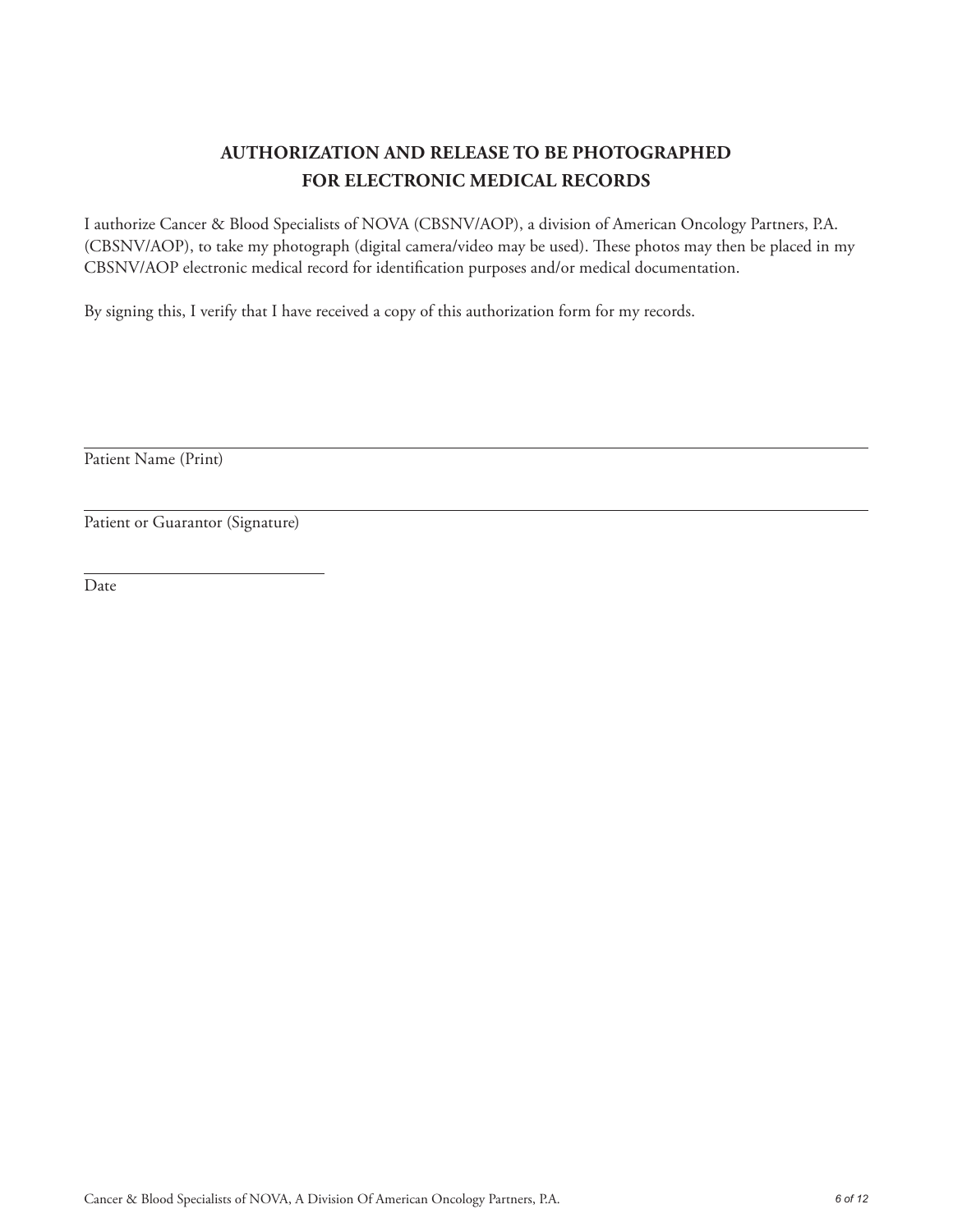# **REQUEST FOR RELEASE OF RECORDS**

I, \_\_\_\_\_\_\_\_\_\_\_\_\_\_\_\_\_\_\_\_\_\_\_\_\_\_\_\_\_\_\_\_\_\_\_\_\_\_\_\_\_\_\_\_, request a copy of my complete medical record from the office of:

––––––––––––––––––––––––––––––––––––––––––––––––––––––––––––––––––––––––––––––––––––––––––

––––––––––––––––––––––––––––––––––––––––––––––––––––––––––––––––––––––––––––––––––––––––––

––––––––––––––––––––––––––––––––––––––––––––––––––––––––––––––––––––––––––––––––––––––––––

––––––––––––––––––––––––––––––––––––––––––––––––––––––––––––––––––––––––––––––––––––––––––

Name and address of practitioner

**To be sent to Cancer & Blood Specialists of NOVA:** *(Internal use)*

Address, City, State, Zip Code

Fax/Telephone Number

\_\_\_\_\_\_ I give permission to release my medical records to the above listed person, company or medical facility. I understand that my records will be sent via telephone communication.

\_\_\_\_\_\_\_\_\_\_\_\_\_\_\_\_\_\_\_\_\_\_\_\_\_\_\_\_\_\_\_\_\_\_\_\_\_\_\_\_\_\_\_\_\_\_\_\_\_\_\_\_\_\_\_\_\_\_\_\_\_ \_\_\_\_\_\_\_\_\_\_\_\_\_\_\_\_\_\_\_

It is my understanding that by signing this authorization for release of my records, I am giving permission for Cancer & Blood Specialists of NOVA (CBSNV/AOP) to receive copies of any medical, psychiatric, AIDS, AIDS-related syndromes, HIV testing, alcohol and/or drug abuse related information for the above listed person(s) or organization. I also understand that this authorization may be revoked at any time except to the extent action has been taken prior to revocation. This consent is valid indefinitely until there is written communication received to revoke.

\_\_\_\_\_\_\_DISCLAIMER: Not signing does not prevent me from receiving care.

Patient Name (Print) Date

\_\_\_\_\_\_\_\_\_\_\_\_\_\_\_\_\_\_\_\_\_\_\_\_\_\_\_\_\_\_\_\_\_\_\_\_\_\_\_\_\_\_\_\_\_\_\_\_\_\_\_\_\_\_\_\_\_\_\_\_\_ Patient Date of Birth

Patient or Guarantor (Signature) Date

\_\_\_\_\_\_\_\_\_\_\_\_\_\_\_\_\_\_\_\_\_\_\_\_\_\_\_\_\_\_\_\_\_\_\_\_\_\_\_\_\_\_\_\_\_\_\_\_\_\_\_\_\_\_\_\_\_\_\_\_\_ \_\_\_\_\_\_\_\_\_\_\_\_\_\_\_\_\_\_\_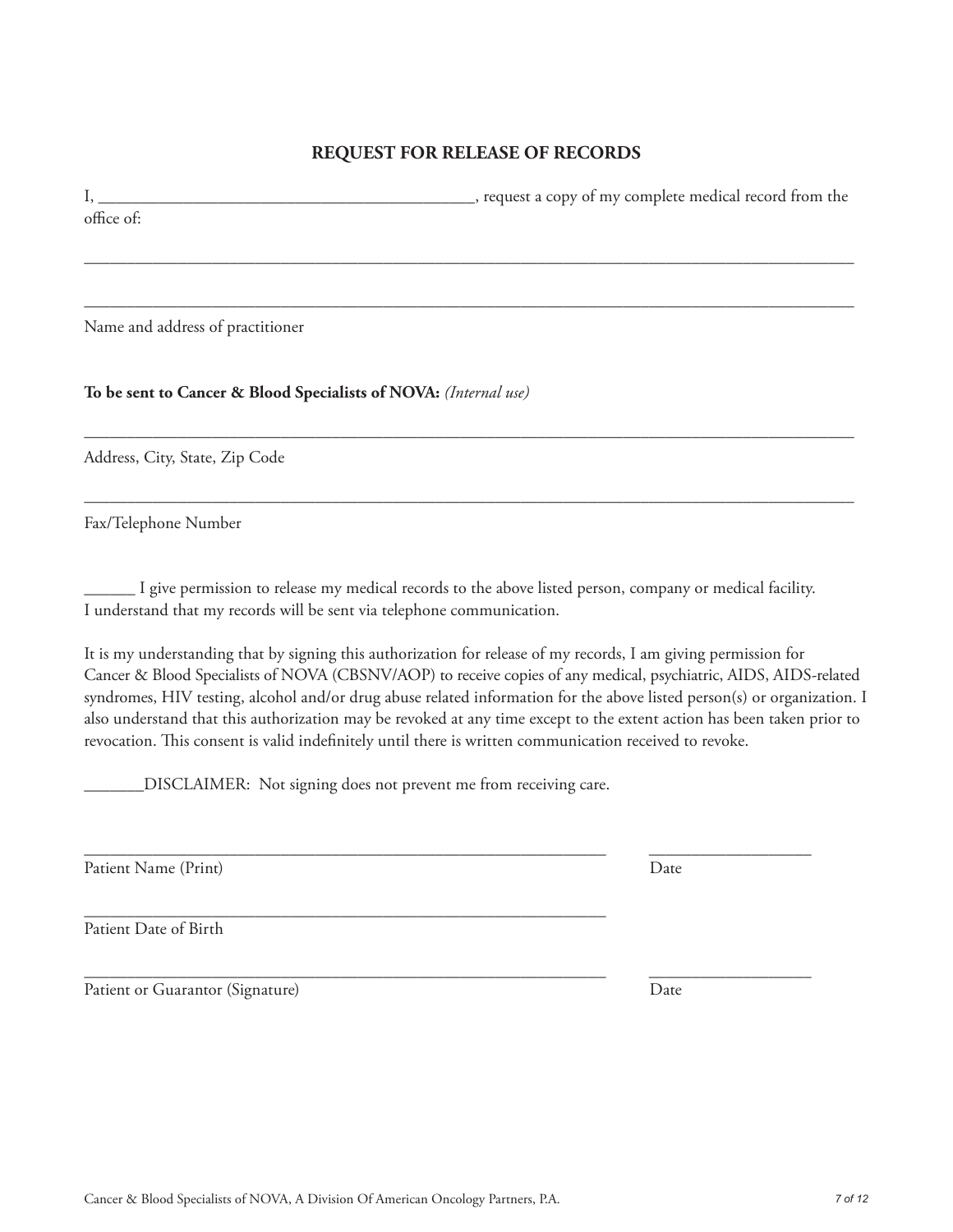### **CONSENT TO DISCLOSE MEDICAL INFORMATION**

Please check one of the following:

**\_\_\_\_\_\_ I give permission to the employees of Cancer & Blood Specialists of NOVA (CBSNV/AOP), a division of American Oncology Partners, P.A. to disclose my Protected Health Information to me and the following individual(s):**

| Relation: ___________________ |        |
|-------------------------------|--------|
|                               | Phone: |
|                               |        |
| Relation: ___________________ |        |
|                               |        |
|                               |        |

\_\_\_\_\_\_ I request that all my Protected Health Information be disclosed ONLY to me and no other **individual(s)**.

I understand that I may revoke or change this Consent at any time by filling out another Consent form to replace this one.

Patient Name (Print) Date

Patient or Guarantor (Signature)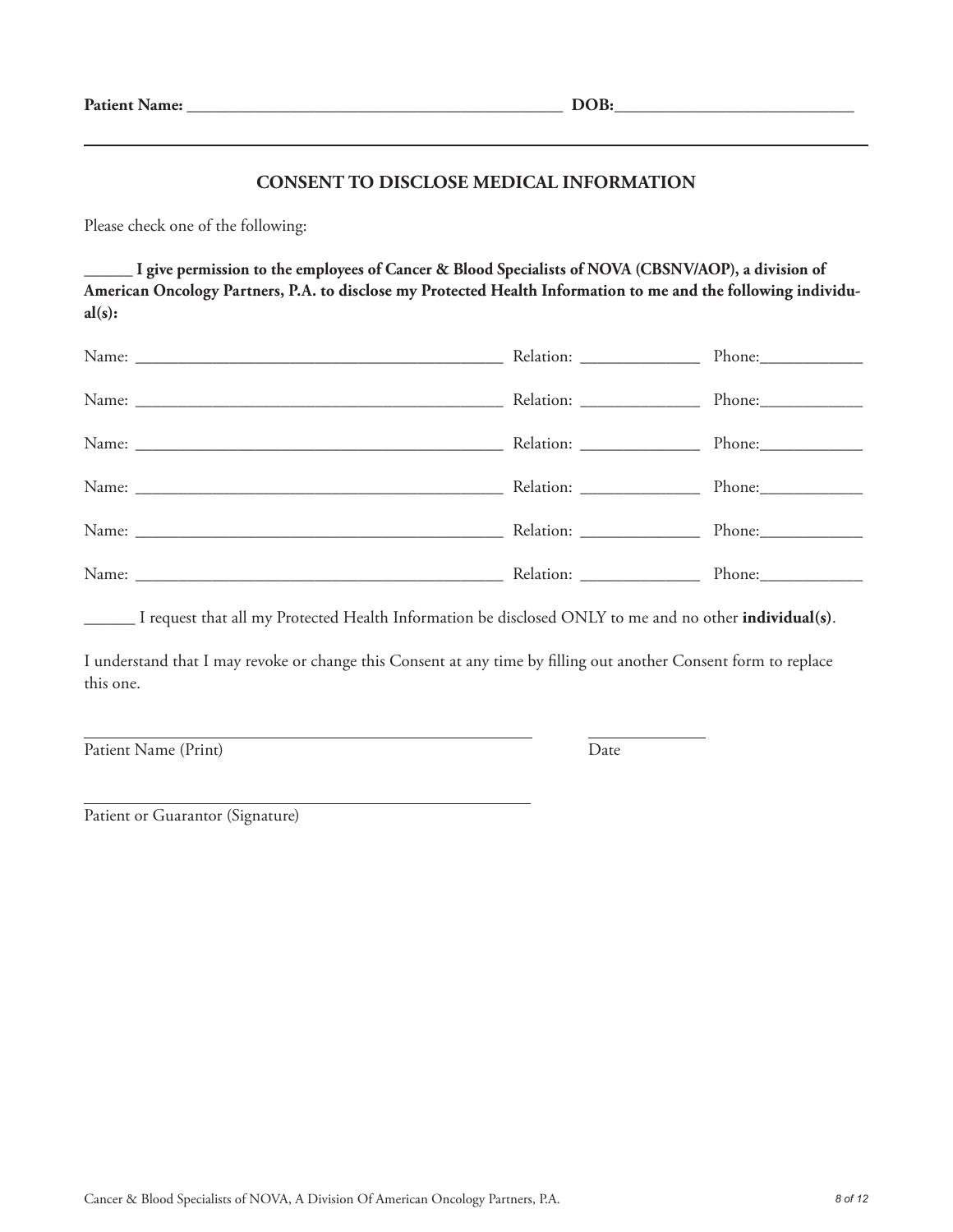# **INSURANCE INFORMATION**

| Does plan have prescription coverage? $\Box$ Yes $\Box$ No |  |
|------------------------------------------------------------|--|
|                                                            |  |
|                                                            |  |
|                                                            |  |
|                                                            |  |
|                                                            |  |
|                                                            |  |
| Does plan have prescription coverage? $\Box$ Yes $\Box$ No |  |
|                                                            |  |
|                                                            |  |
|                                                            |  |
| $Policy\#/Bin\#$                                           |  |

I certify that the information provided is accurate. I will notify Cancer & Blood Specialists of NOVA (CBSNV/AOP), a division of American Oncology Partners, P.A. of any changes as soon as they become available. I understand that it is my responsibility to update us of any changes to my insurance plan or I may be held liable for the full balance of my treatment.

\_\_\_\_\_\_\_\_\_\_\_\_\_\_\_\_\_\_\_\_\_\_\_\_\_\_\_\_\_\_\_\_\_\_\_\_\_\_\_\_\_\_\_\_\_\_\_\_\_\_\_\_\_\_\_\_\_\_\_\_\_\_\_ \_\_\_\_\_\_\_\_\_\_\_\_\_\_\_\_\_\_

Patient Name (Print) Date

Patient or Guarantor (Signature)

\_\_\_\_\_\_\_\_\_\_\_\_\_\_\_\_\_\_\_\_\_\_\_\_\_\_\_\_\_\_\_\_\_\_\_\_\_\_\_\_\_\_\_\_\_\_\_\_\_\_\_\_\_\_\_\_\_\_\_\_\_\_\_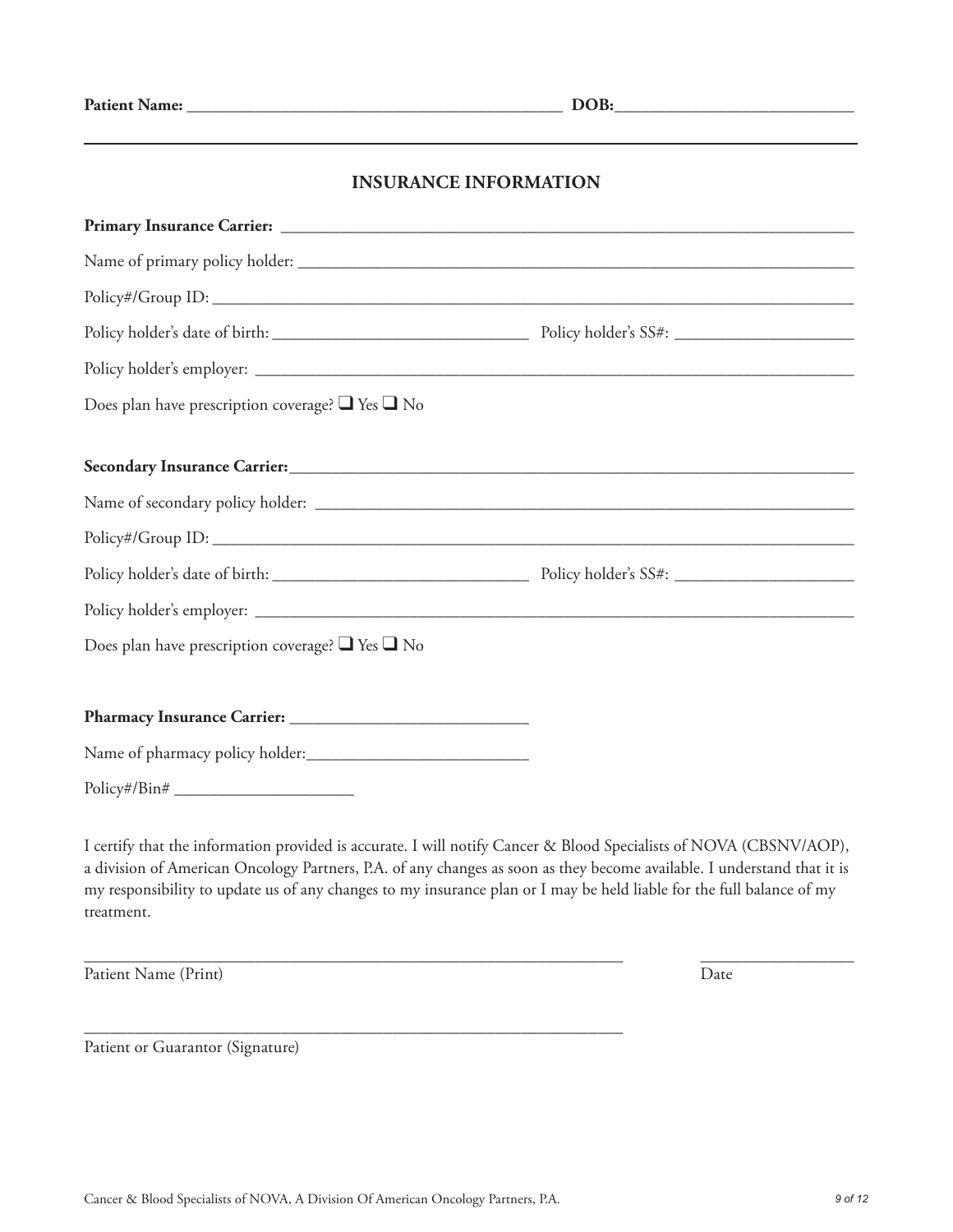# Cancer & Blood Specialists of NOVA, A Division Of American Oncology Partners, P.A. *10 of 12*

# **ACKNOWLEDGEMENT OF RECEIPT OF NOTICE OF PRIVACY PRACTICES**

By signing this form, you acknowledge that you have received or have been informed that you have the right to receive a copy of the Cancer & Blood Specialists of NOVA, a division of American Oncology Partners, P.A., (CBSNV/ AOP) Notice of Privacy Practices.

This notice is available in hard copy by verbally requesting a copy at the front desk of any Cancer & Blood Specialists of NOVA, a division of American Oncology Partners, P.A., (CBSNV/AOP) facility or by submitting a request in writing to the corporate office at Cancer & Blood Specialists of NOVA, a division of American Oncology Partners, P.A., (CBSNV/AOP), 3860 Colonial Blvd., Suite 100, Fort Myers, FL 33966.

You may also view and/or print a copy of the Notice of Privacy Practices by visiting **AONcology.com/policies/CBSNV\_NPP. pdf**

Date:

Patient Name (Print) DOB

Patient (Signature) Date

Patient or Guarantor (Signature) Date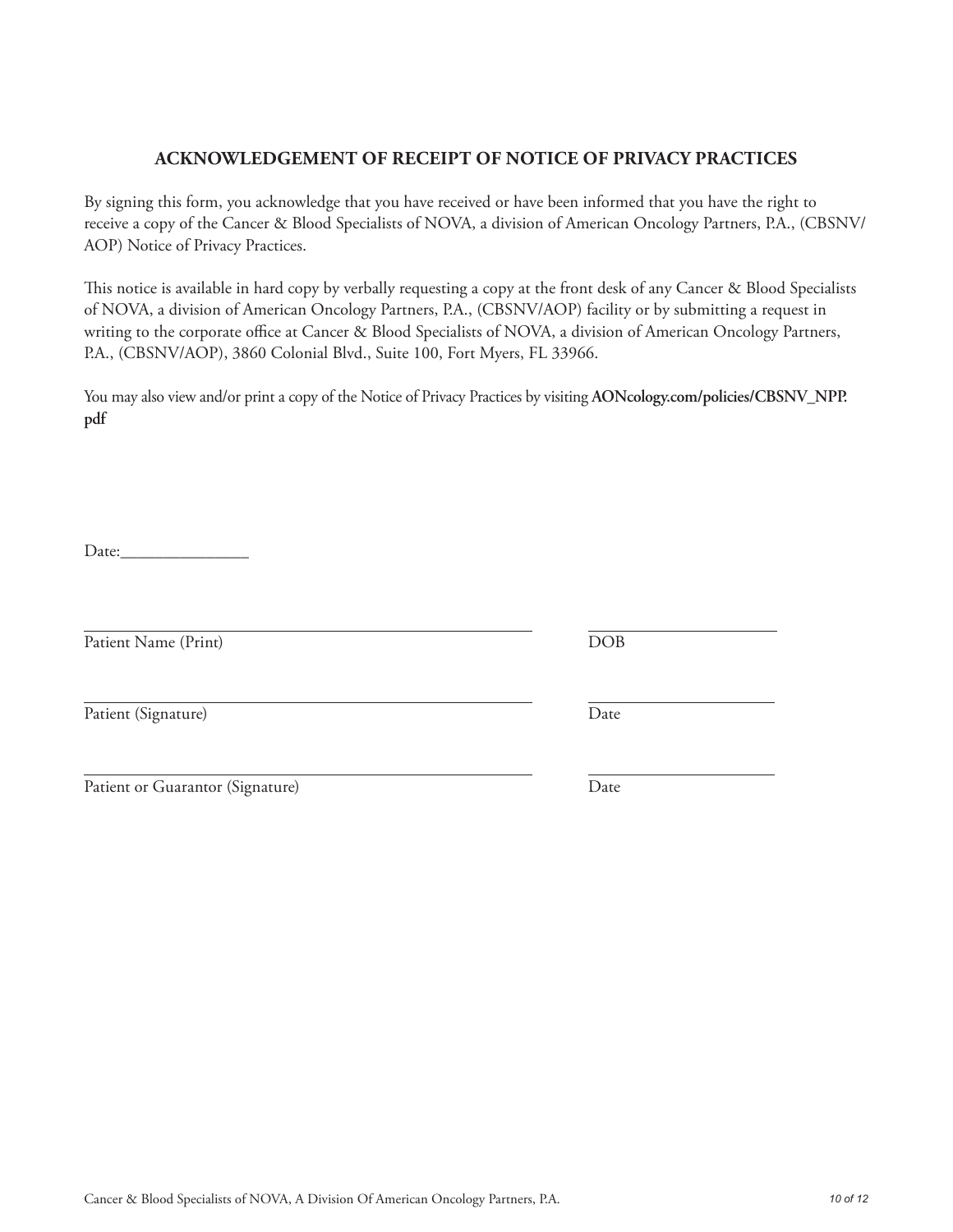# Cancer & Blood Specialists of NOVA, A Division Of American Oncology Partners, P.A. *11 of 12*

## **ACKNOWLEDGMENT OF RECEIPT OF FINANCIAL POLICIES AGREEMENT**

By signing this form, you acknowledge that you have received or have been informed that you have the right to receive a copy of the Cancer & Blood Specialists of NOVA, a division of American Oncology Partners, P.A., (CBSNV/ AOP) Financial Policies Agreement.

This notice is available in hard copy by verbally requesting a copy at the front desk of any Cancer & Blood Specialists of NOVA, a division of American Oncology Partners, P.A., (CBSNV/AOP) facility or by submitting a request in writing to the corporate office at Cancer & Blood Specialists of NOVA, a division of American Oncology Partners, P.A., (CBSNV/AOP), 3860 Colonial Blvd., Suite 100, Fort Myers, FL 33966.

You may also view and/or print a copy of the Financial Policies Agreement by visiting **AONcology.com/policies/ CBSNV\_FPA.pdf**

Date:\_\_\_\_\_\_\_\_\_\_\_\_\_\_\_

Patient Name (Print) DOB

Patient (Signature) Date

Patient or Guarantor (Signature) Date